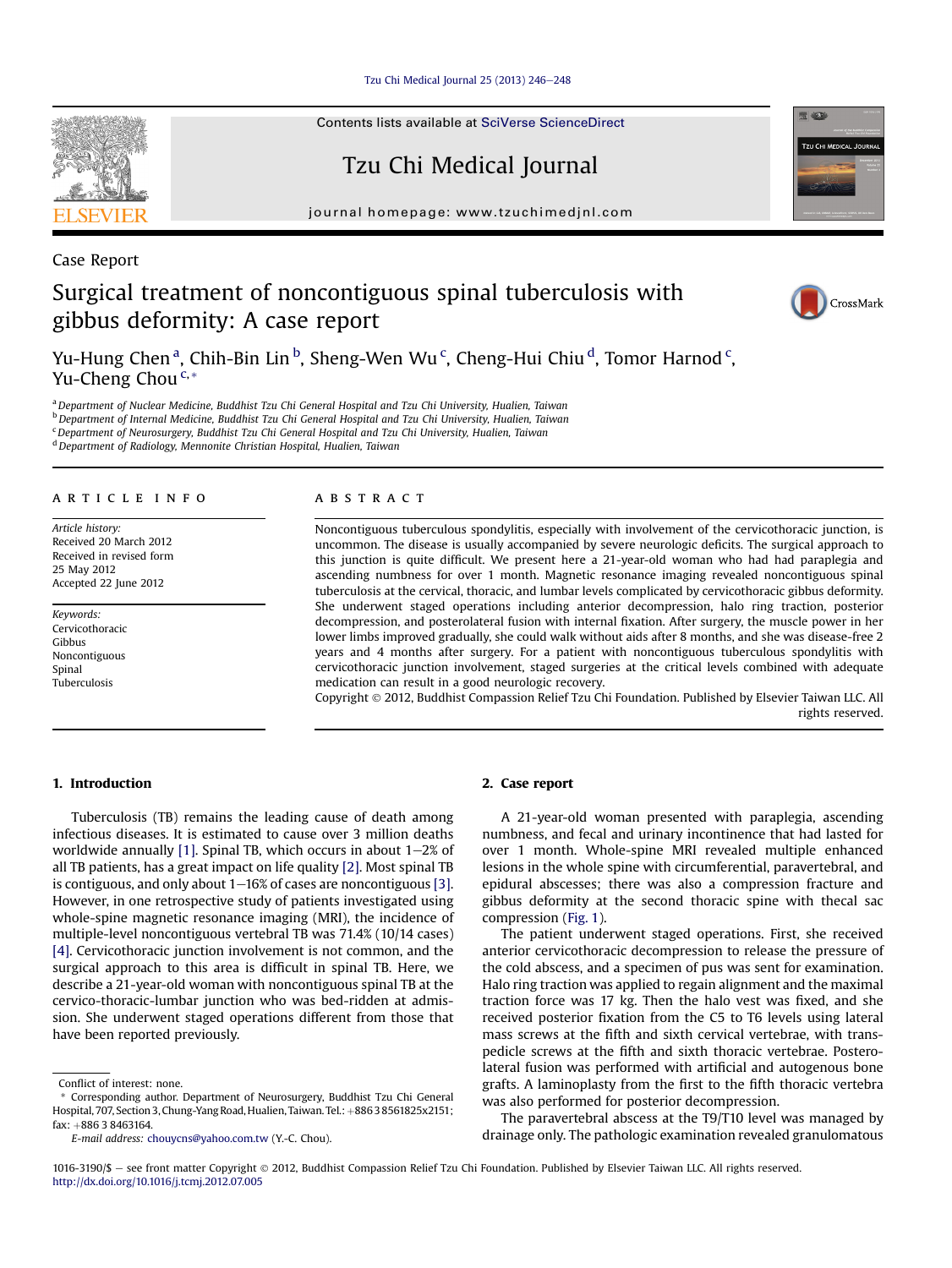<span id="page-1-0"></span>

Fig. 1. Preoperative sagittal T1-weighted magnetic resonance imaging with gadolinium demonstrating (A) enhanced noncontiguous lesions in the lumbar vertebral column. (B) Enhanced noncontiguous lesions are seen in the cervical and thoracic vertebral column, and are more severe at the C6–T3 levels, with prevertebral and epidural abscesses. The intervertebral discs are relatively spared. A compression fracture and gibbus deformity are noted at the second thoracic vertebra.

inflammation with caseous necrosis, and culture of the pus yielded Mycobacterium tuberculosis. The anti-HIV antibody test was negative.

Spinal computed tomography showed great reduction of the kyphotic angle, as measured by the Harrison posterior tangent method [\[5\]](#page-2-0) from 61 degrees before halo ring traction to 36.5 degrees 28 months postoperatively (Fig. 2). Bony fusion also occurred ([Fig. 3\)](#page-2-0). The patient wore a halo vest for 3 months and a sternal-occipital-mandibular immobilizer for another 3 months. Shereceived anti-TB agents for 17 months and underwent rehabilitation. There was no fecal or urinary incontinence and her muscle power recovered gradually. The patient could walk with crutches 3 months after operation and was free of aids 8 month after surgery. She was disease-free 28 months postoperatively.

## 3. Discussion

Tuberculous spondylitis is usually derived from hematogenous spread of Mycobacterium tuberculosis. The subsequent bony destruction and spinal nerve or cord compression can result in severe neurologic deficits, such as paraplegia or fecal incontinence. Noncontiguous tuberculous spondylitis affects multiple levels of spinal vertebrae and thus can cause more neurologic symptoms.

With whole-spine MRI, the identified incidence of noncontiguous tuberculous spondylitis can reach 71.4%, as recently reported [\[4\]](#page-2-0).

Our patient had noncontiguous tuberculous spondylitis involving the cervical, thoracic and lumbar spinal vertebrae. The most striking pathologic lesion was at the cervicothoracic junction, which is very difficult to access surgically. Thus we first performed halo ring traction to reduce the degree of cervicothoracic kyphosis, and then cervicothoracic internal fixation and fusion with a posterior approach.

The anterior approach with a sternotomy for the cervicothoracic junction is associated with high mortality, but a posterior thoracotomy provides only minimal access in lower cervical lesions [\[6\].](#page-2-0) Govender et al described 16 cases with an extended lower cervical approach with satisfactory outcomes [\[7\]](#page-2-0). However, cervicothoracic kyphosis can reduce the surgical space if an anterior approach is used, and contamination may occur with paraspinal abscesses. Lenoir and his colleagues reported 27 satisfactory reductions and complete or partial neurologic recovery in 10 of 14 patients after a posterior approach for unstable cervicothoracic junction injury in 30 patients [\[8\]](#page-2-0). The efficacy and feasibility of one-stage posterior debridement, bone grafting, and instrumentation for cervicothoracic spinal TB with kyphosis in children have also been reported [\[9\].](#page-2-0) Only one case of posterior decompression which



Fig. 2. Sagittal reconstruction on spinal computed tomography demonstrating a kyphotic angle of (A) 61 degrees before halo ring traction, (B) 38.5 degrees after traction, and (C) 36.5 degrees 28 months postoperatively.